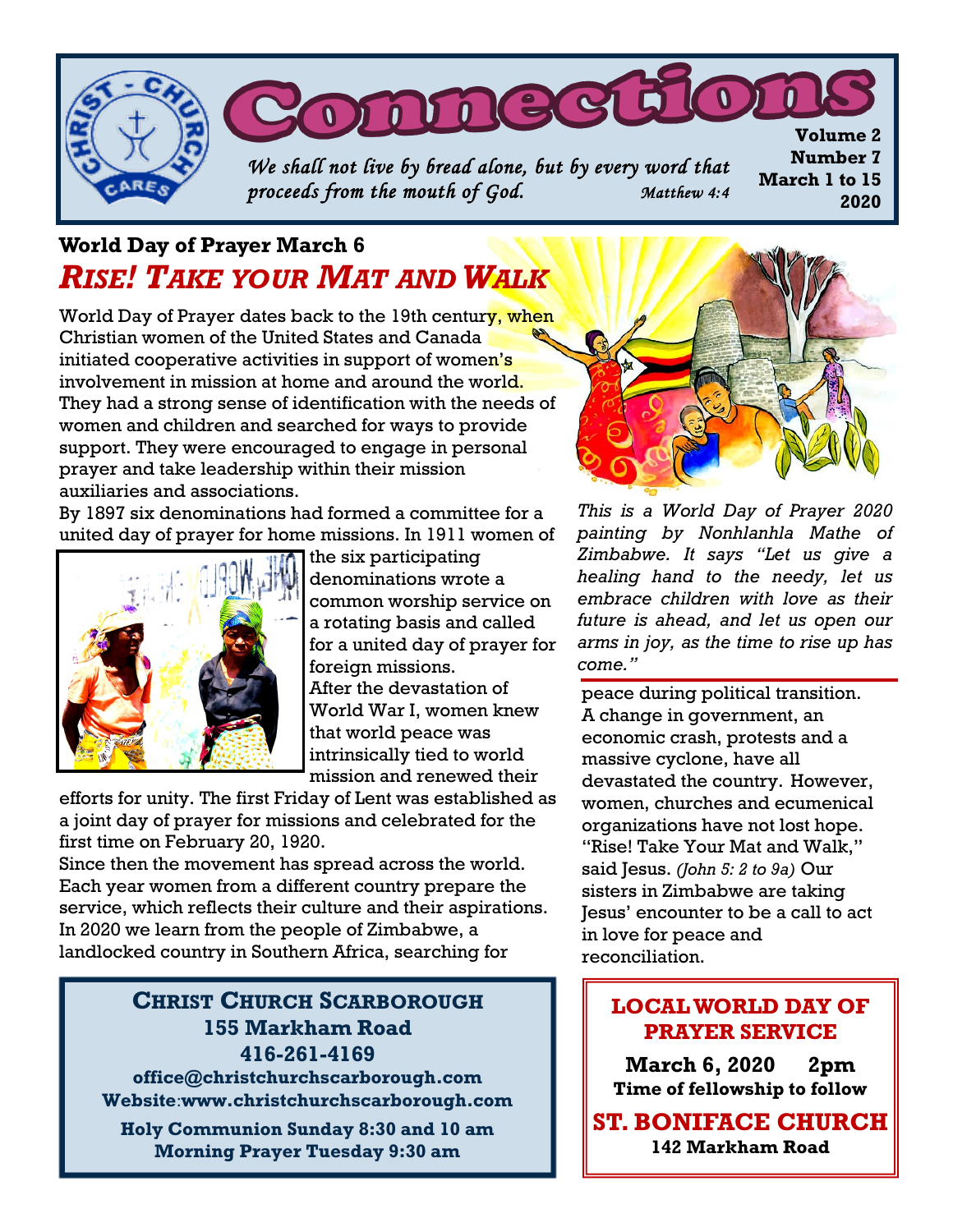# Christ Church Ministry Team 2020

The following members of the Christ Church family have agreed to take responsibility for the worship, fellowship, financial and outreach well-being of our parish. They will welcome the assistance of everyone who offers their time and talent to the building up of our witness to the community in word and action.

# *Staff*

Incumbent: Pastor Pam Trondson Honorary Assistant: Rev. Roy Shepherd Deacon: Rev. Canon Jacquie Bouthéon Parish Administrator: Ellen Cunningham Director of Music: Sam Tam



# *Appointments*

Rector's Warden: Brian Carr Lay Readers: Brian Carr, Jeanette Khan, Jo- Anne Linton

Flower Convenor: Deacon Jacquie Treasurer: Ian Campbell Envelope Secretary: Hyacinth Harvey Vestry Clerk: Diane Richardson Secretary of Parish Board: Diane Richardson Counters: Simeon Benjamin, Ian Campbell,

 Ken Pestill, Bill Wilkins (coordinator) Auditor: Peter Tsui

# *Elected by Vestry*

People's Warden: Eleanor Lorde Deputy Warden: David Baird Sidespersons Chair: Lystra Walters



Parish Board Member at Large: Diane Dean, Ann Rice Parish Tribunal: Jo-Anne Linton, Bill Wilkins Lay Member of Synod: Deborah Cloakey

Alternate Member of Synod: Diane Dean St. Margaret Cemetery Board: Brian Carr

# *Committee Chairs & Group Leaders*

**Communication:** Audrey Shepherd Editor *"The Parish Window":*  Hyacinth Harvey

## **Communications (continued)**

Editor *"Connections":* Audrey Shepherd Public Relations/Publicity: Jo-Anne Linton Website: Ritika Luther

#### **Education**

Adult Education/Baptism/ Confirmation: Pastor Pam, Rev Roy

Church School: Deb Anthony Wellness: Lystra Walters, Condacy Moses



#### **Events**

Bazaar: Beverly Baird and team

Flea Market/ Rummage Sale: Jo-Anne Linton, Shirley Rigby

World Day of Prayer: Ann Rice **Fundraising:** Joan Lewis

**Outreach** 

Community Meal: Hyacinth Harvey

H<sup>E</sup>LPING Deacon's Cupboard: Deacon



**Jacquie** Social Justice and Advocacy:

Deacon Jacquie, Ann Rice HANDS Women's Group: Hyacinth

Harvey

### **Pastoral Care**

Seniors' Home Services (*Cedarbrook Lodge, Chartwell Trilogy Residence*): Pastor Pam, Rev Roy, Deacon Jacquie

Shut-in visiting: Pastor Pam, Rev Roy, Deacon Jacquie, Jeanette Khan



**Property and** 

**WELCOME** Maintenance: David Baird

**Worship:** Pastor Pam Chancel Guild: Deacon **Jacquie** Scheduling Coordinator of Chalice bearers, Readers, Intercessors, Servers: Deacon Jacquie

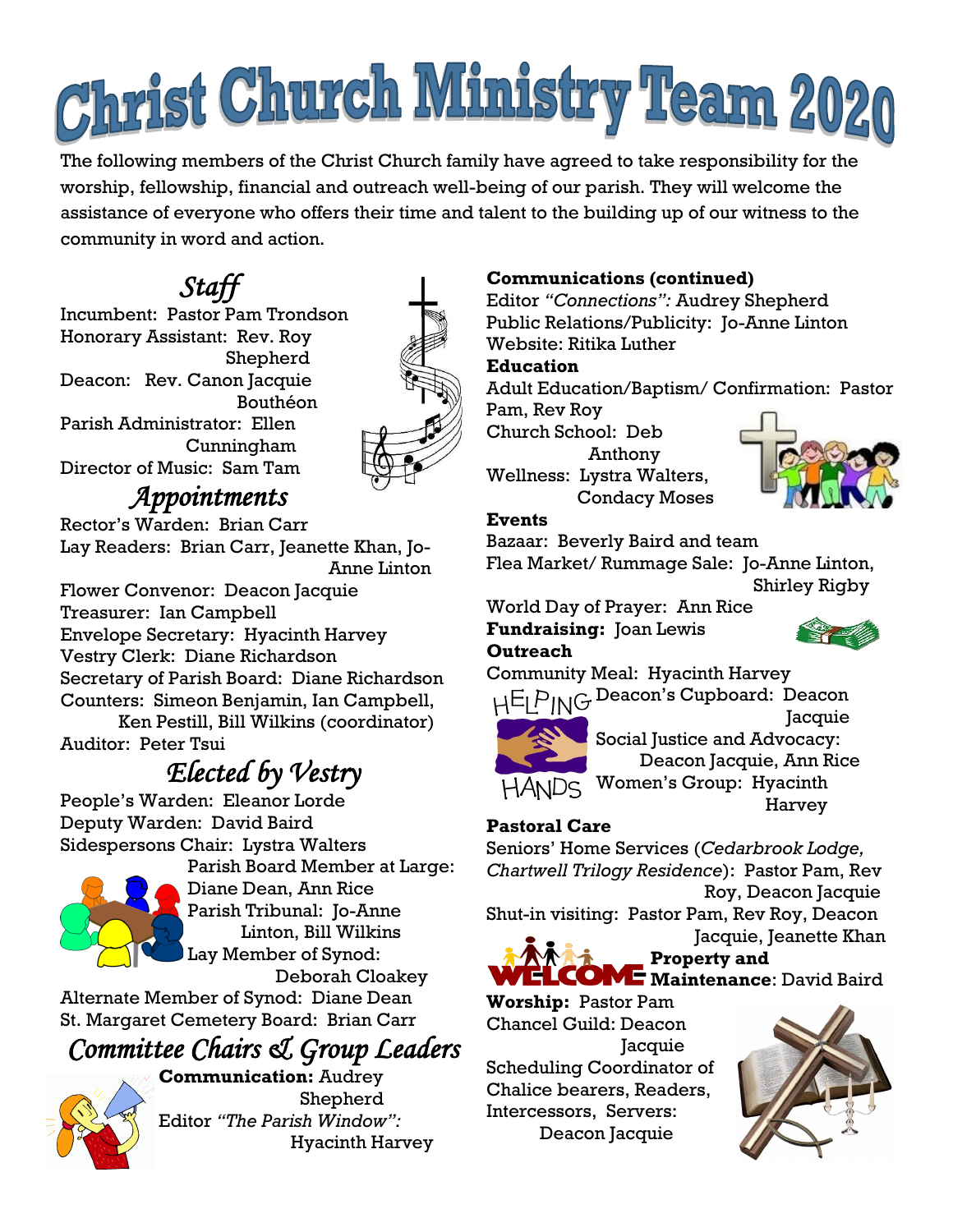## **INTERNATIONALWOMEN'S DAY CELEBRATED ON MARCH 8**

Women in Britain sought the right to vote as far back as Queen Victoria's time, when suffragists were vilified and jailed for demanding what we take for granted. In Canada the battle started in 1916, but it took until 1925 to gain women the right to vote in the first few provinces, and it was not until 1940 that Québec finally gave women that privilege.

The historic legal victory was due to the persistence of five Alberta women - Emily Murphy, Nellie McClung, Irene Parlby, Louise McKinney and Henrietta Edwards.

Emily Murphy was a judge. From her first day in court lawyers had challenged her rulings because she was not a "person" under the British North America Act.

Women were outraged. By 1927 they had support across Canada. Three times the Prime Minister refused to debate the question. Twice the Governor-General said no. They petitioned the Supreme Court. The appeal was unanimously denied.

Finally, in 1929, they took their demand to the British Privy Council in London, where the answer was yes. This landmark decision meant that women were no linger classed with "children and idiots" *(that really was the term used then)*. They were now "persons" under Canadian law, and could not just vote, but even participate as Members of Parliament. There are still many battles to be won here in Canada - pay equity and spousal abuse, to name just two.

But in many other countries girls and women are caught in situations which deny them the right to be educated, to choose a life partner, even to venture outside their home without a male "guardian". That is why International Women's Day is important.

#### **As long as one woman is not free, none of us is truly free.**



## *OUTSTANDING CANADIAN WOMEN*



**Ann Divine Nova Scotia businesswoman and advocate for Black and immigrant women in business** Born in 1957 in Guyana, Divine grew up in England, earned a Bachelor of Arts in Sociology, a postgraduate diploma in Social Work, and a Master's in Human Resources. Moving to

Canada in 2004, Divine served with the Nova Scotia Human Rights Commission from 2007 to 2014. Atlantic Business Magazine put her on the January 2017 cover of their first-ever issue devoted to women.



**Senator Chantal Petitclerc Member of the Senate of Canada for Quebec, and decorated Paralympic Champion**  Chantal Petitclerc is a wheelchair racer and advocate for persons with disabilities. A native of rural Quebec, she was the first Canadian athlete to win gold medals at the

Olympics, Paralympics and Commonwealth Games. She is considered the most decorated female track athlete in history. A Companion of the Order of Canada, she was named to the Senate of Canada in 2016.



**Raven Lacerte, a Carrier from Lake Babine First Nation, and Co-Founder and Youth Ambassador of the Moose Hide Campaign** Raven Lacerte is cofounder, with her father, Paul Lacerte, and youth ambassador for the Moose Hide

Campaign, a national grassroots organization of men and women working together to end violence against women and children. Lacerte also serves as youth representative for the British Columbia Minister of Indigenous Relations and Reconciliation's Advisory Council for Indigenous Women.



**Dr. Alaa Murabit Physician, UN Commissioner on Health Employment and Economic Growth and UN Sustainable Development Goal Advocate** Dr. Murabit is a physician, international advocate for inclusive peace processes, a UN-appointed Global

Sustainable Development Goal Advocates. After high school in Canada, Dr. Murabit moved to Libya, enrolling in medical school. At 21, she founded The Voice of Libyan Women to promote women's leadership and to challenge cultural and societal norms.



**Dr Donna Strickland, 2018 Nobel Prize Laureate in Physics** Dr. Strickland is a recipient of the [Nobel Prize in Physics fo](https://uwaterloo.ca/stories/nobel-prize-winning-physics-professor-follows-her-gut)r developing [chirped pulse amplification](https://uwaterloo.ca/stories/nobel-prize-winning-physicist-helped-make-lasers-ubiquitous) with Gérard Mourou. She is an honorary fellow of the Canadian Academy of Engineering and the Institute of Physics. She was appointed to the Order of Canada in December 2019.